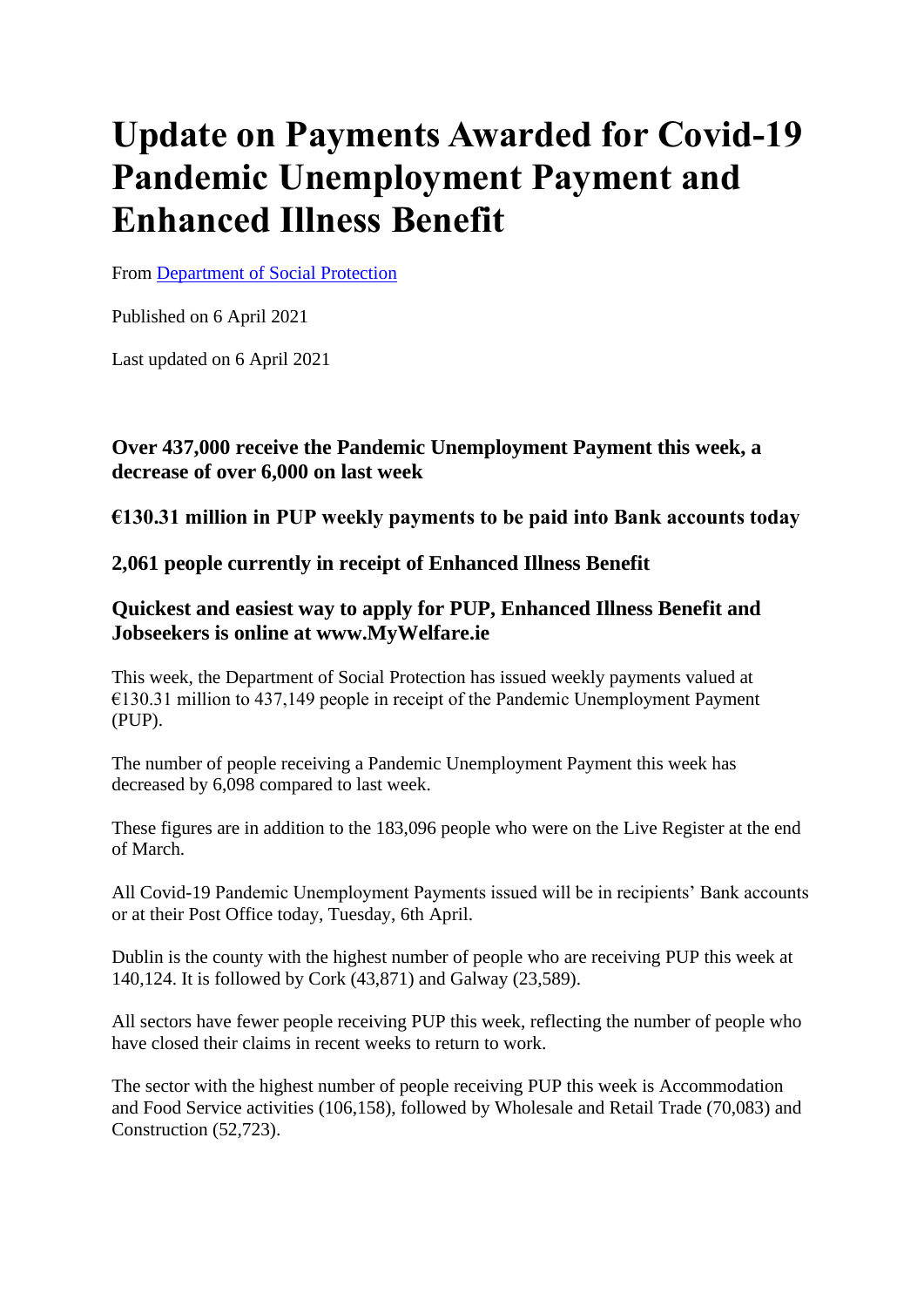Construction is the sector that has seen the largest decrease in the number of people receiving PUP this week, with 1,591 fewer people receiving the payment compared to last week. The Wholesale and Retail sector has seen the number of PUP recipients decrease from 71,099 last week to 70,083 this week. This is followed by the Accommodation and Food Service activities sector, which has seen the number of PUP recipients decrease from 107,043 last week to 106,158 this week.

Some 48% of those in receipt of PUP are receiving the maximum rate of  $\epsilon$ 350 this week.

## **People returning to work**

The past seven days saw 7,165 people close their PUP claims, with 5,524 of these stating that they were doing so because they are returning to work.

Dublin had the greatest number of people closing their claims to return to work (1,422), followed by Cork (623) and Meath (294).

The top three sectors with the largest number of employees closing their Pandemic Unemployment Payment to return to work are Construction (1,312), Wholesale and Retail Trade (870), and Accommodation and Food Service activities sector (684).

The Department continues to remind workers who are returning to work that they **must close their claim for the Pandemic Unemployment Payment (PUP) on the actual date that they start back at work,** in order to ensure that their claim is processed correctly and to avoid incurring an overpayment that the Department will take steps to recover.

The easiest way to close a claim for the Pandemic Unemployment Payment is online via [www.MyWelfare.ie.](https://www.mywelfare.ie/) Any worker returning to work with an enquiry about closing their claim, can contact the Department's dedicated Income Support Helpline at 1890 800 024 between 9am and 5pm Monday to Friday.

## **Speaking today on the latest PUP figures, Minister for Social Protection Heather Humphreys said:**

"Today's figures underline the importance of the Pandemic Unemployment Payment in terms of supporting people who lost their jobs due to the virus.

"Since its introduction last March, over 21 million Pandemic Unemployment Payments have been made to over 857,000 people.

"I know people are feeling weary and fatigued.

"The efforts that you are all making are crucial to keeping the virus suppressed and therefore protecting lives while we roll out the vaccination programme, which is being significantly ramped up this month as the supply of vaccines increases.

"By keeping our guard up and staying course, we will beat this virus and can look forward to brighter days ahead."

## **Self-employed people and PUP**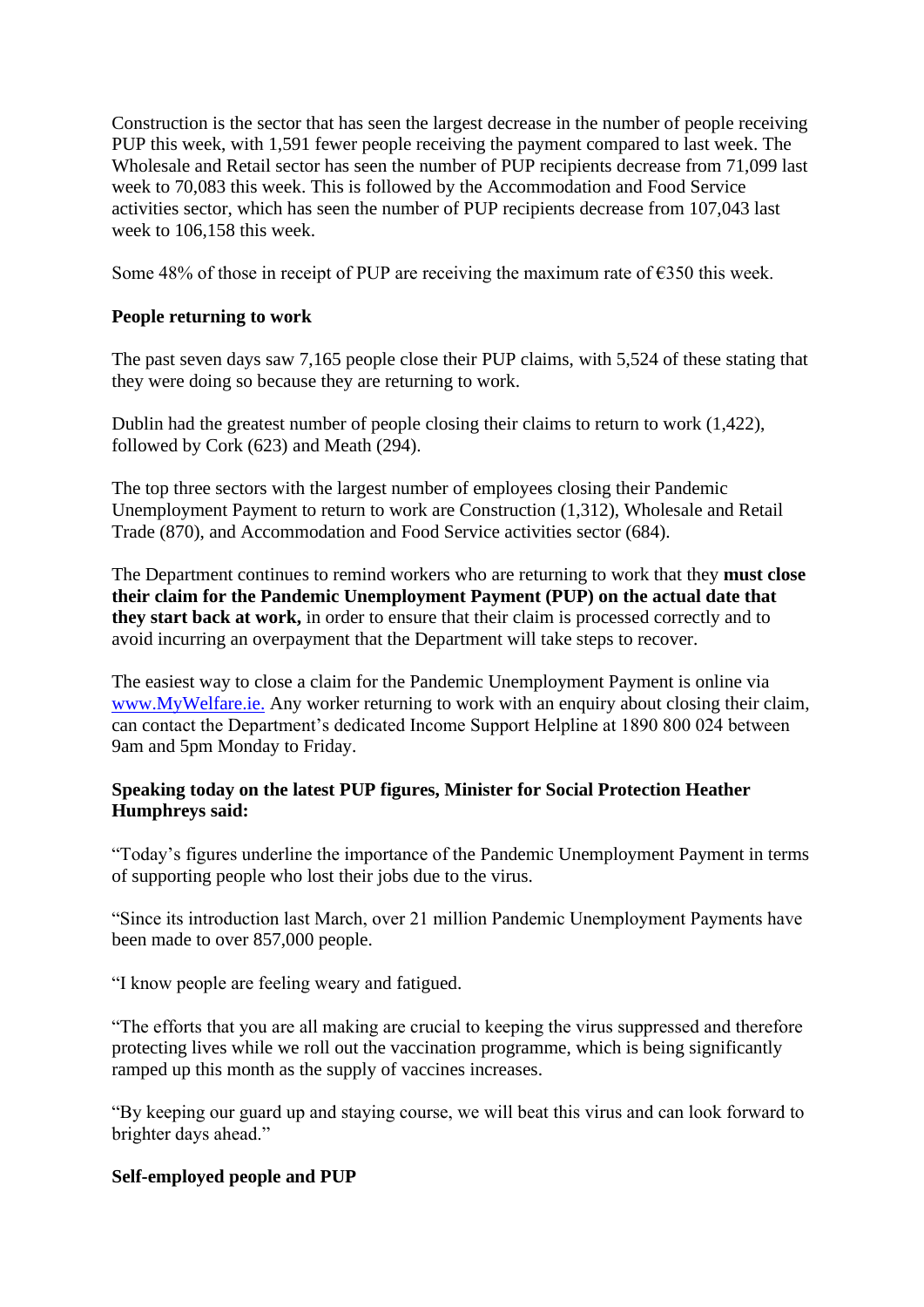Self-employed people in receipt of the Pandemic Unemployment Payment (PUP) who are looking to maintain their business can earn up to  $\epsilon$ 960 over an eight week period, while retaining their full PUP entitlement.

There is no formal application process and a self-employed person simply needs to inform the Department if they earn over  $\epsilon$ 960 in any eight week period.

#### **MyWelfare.ie – PPSN application service**

The easiest and quickest way to apply for many social welfare payments, including the Pandemic Unemployment Payment, Enhanced Illness Benefit and Jobseekers' payments is online at [www.MyWelfare.ie.](https://www.mywelfare.ie/) This is a platform which is safe, secure and accessible anytime, anywhere and on all devices. People have the option of applying for Maternity Benefit, Paternity Benefit, Child Benefit, PRSI refunds and Jobseekers' payments as well as requesting a statement or a record of social insurance contributions from the Department.

The application service to apply for a PPS Number is available at [www.MyWelfare.ie](https://www.mywelfare.ie/) for people living in Ireland who are at least 18 years of age and need a PPS Number to avail of social welfare benefits, public services and information in Ireland. To apply for a PPS Number online, a person will need to have a basic [MyGovID](https://www.mygovid.ie/) account.

In the interests of the public health advice and observing social distancing people are asked, if possible, not to attend their local Intreo Centre. Instead, they should avail of the online services available through [www.MyWelfare.ie.](https://www.mywelfare.ie/)

#### **Control Measures**

The Department conducts a series of pre and post payment checks on all PUP claims. Subject to these checks being cleared the Department then processes payments based on the clients' self-declaration.

Subsequently, the Department runs post payment checks that includes verifying data against Revenue records, examining cases where the same Bank account is used multiple times, examining cases where an employer or members of the public report concerns, and the use of data analytics to identify and check claims. It also undertakes employer inspections.

This work is undertaken by the Department's Special Investigation Unit, which includes over 20 Gardaí on secondment to the Department.

#### **Confirmation of Eligibility to continue to receive PUP**

As is standard with all social welfare payments, people receiving the Pandemic Unemployment Payment may be asked from time to time to confirm their eligibility to continue to receive their payment. This helps to ensure that people who have, for example, returned to work are reminded to close their claim and avoid incurring an overpayment.

Similar to last year the Department has begun a process of contacting some PUP recipients asking them to confirm their ongoing entitlement. **Those who have not done so are asked to confirm their eligibility by Wednesday, 7th April.**